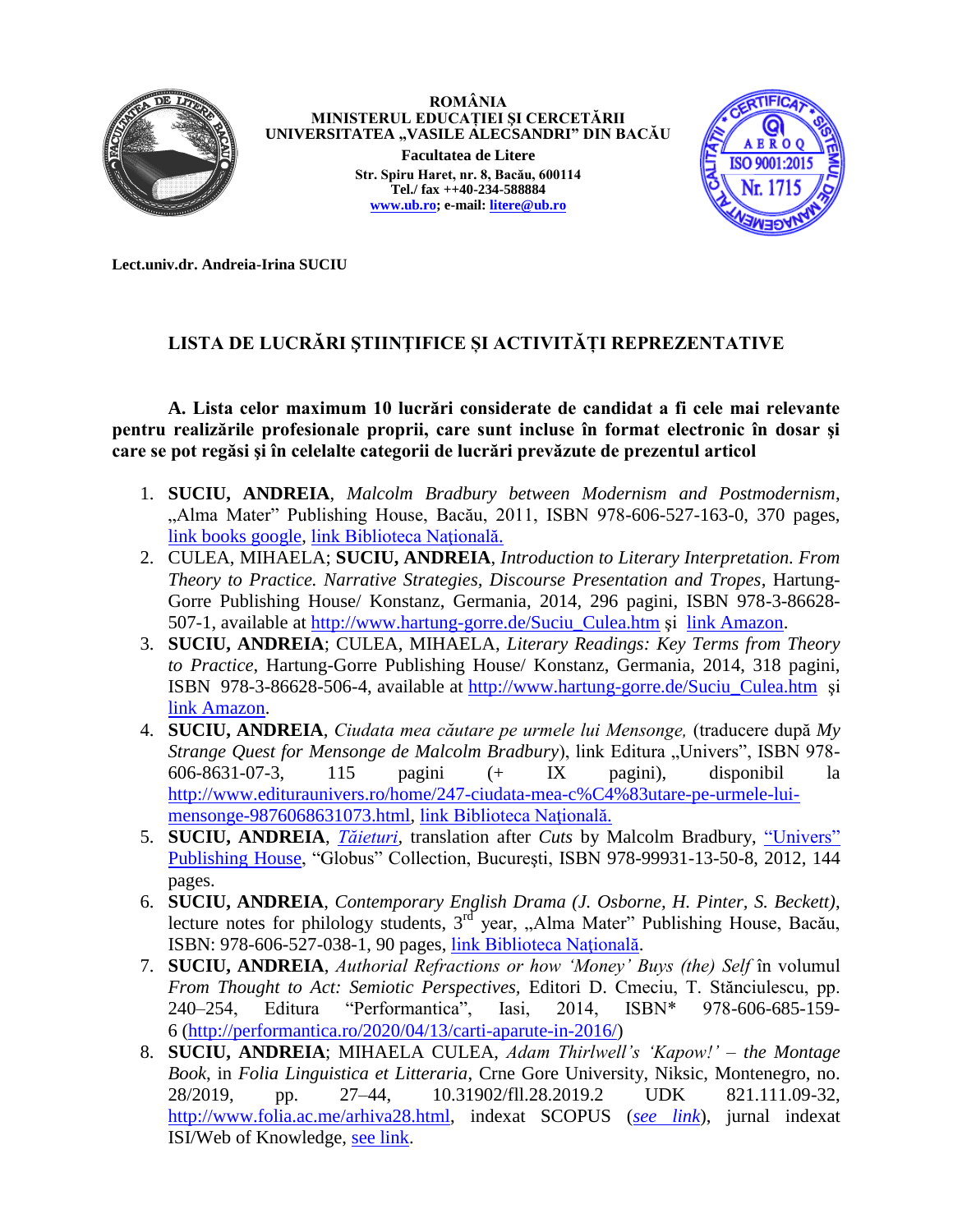- 9. **SUCIU, ANDREIA**; CULEA MIHAELA, *The Risk of Losing National Identity in the Twenty First Century Romania, or National Identity from Adaptation to Self-censorship*, in *[Khazar Journal of Humanities and Social Sciences](https://mjl.clarivate.com/search-results)*, volume 18, no 1, 2015, pp. 13–34, [DOI: 10.5782/2223-2621.2014.18.1.13,](http://jhss-khazar.org/wp-content/uploads/2015/02/2new-mihaela.pdf#_blank) available at [http://jhss-khazar.org/wp](http://jhss-khazar.org/wp-content/uploads/2015/02/2new-mihaela.pdf)[content/uploads/2015/02/2new-mihaela.pdf,](http://jhss-khazar.org/wp-content/uploads/2015/02/2new-mihaela.pdf) jurnal indexat ISI, **Thomson Reuters,** [link](https://apps.webofknowledge.com/full_record.do?product=WOS&search_mode=GeneralSearch&qid=1&SID=D5hqnles8q2xtswp58j&page=1&doc=2)  [Web of Knowledge](https://apps.webofknowledge.com/full_record.do?product=WOS&search_mode=GeneralSearch&qid=1&SID=D5hqnles8q2xtswp58j&page=1&doc=2)
- 10. **SUCIU, ANDREIA**, *A Totalitarian Regime Subverting Tradition – From George Orwell's Modernity in "Nineteen Eighty-Four", to Anthony Burgess's Postmodernity in "1985" and the Romanian Reality of the 80's in I. D. Sîrbu's "Farewell, Europe!"*, in PROCEEDINGS OF THE EUROPEAN INTEGRATION: BETWEEN TRADITION AND MODERNITY, VOL 5, Editura Universitatii "Petru Maior", Târgu-Mureş, pp. 682- 692, coord. Iulian Boldea, C. Sigmirean, 2013, ISBN 978-606-581-095-2, [link aici](https://old.upm.ro/facultati_departamente/stiinte_litere/conferinte/situl_integrare_europeana/engllist5.html) şi [aici](https://old.upm.ro/facultati_departamente/stiinte_litere/conferinte/situl_integrare_europeana/Lucrari5/IETM5_Part82.pdf) [\(https://old.upm.ro/facultati\\_departamente/stiinte\\_litere/conferinte/situl\\_integrare\\_europe](https://old.upm.ro/facultati_departamente/stiinte_litere/conferinte/situl_integrare_europeana/Lucrari5/IETM5_Part82.pdf) [ana/Lucrari5/IETM5\\_Part82.pdf\)](https://old.upm.ro/facultati_departamente/stiinte_litere/conferinte/situl_integrare_europeana/Lucrari5/IETM5_Part82.pdf) indexat Web of Knowledge/Science, [https://apps.webofknowledge.com/full\\_record.do?product=UA&search\\_mode=GeneralSe](https://apps.webofknowledge.com/full_record.do?product=UA&search_mode=GeneralSearch&qid=1&SID=P2bfAaMrRTjvZ4Yibo4&page=1&doc=5) [arch&qid=1&SID=P2bfAaMrRTjvZ4Yibo4&page=1&doc=5](https://apps.webofknowledge.com/full_record.do?product=UA&search_mode=GeneralSearch&qid=1&SID=P2bfAaMrRTjvZ4Yibo4&page=1&doc=5)

## **B. Teza de doctorat**

**1. SUCIU, ANDREIA**, *Malcolm Bradbury between Modernism and Postmodernism*, "Alma Mater" Publishing House, Bacău, 2011, ISBN 978-606-527-163-0, 370 pages, [link books google,](https://books.google.ro/books/about/Malcolm_Bradbury_Between_Modernism_and_P.html?id=ldImMwEACAAJ&redir_esc=y) [link Biblioteca Naţională.](https://aleph.bibnat.ro/F/J72F3HIJXIETUKG7JGDLRFB9V6KGFGRQ127L7KXS8ITQR5QHGF-16558?func=full-set-set&set_number=004150&set_entry=000003&format=999)

#### **C. Cărţi, capitole carte, cursuri Cărţi şi cursuri**

**1.** CULEA, MIHAELA; **SUCIU, ANDREIA**, *Introduction to Literary Interpretation. From Theory to Practice. Narrative Strategies, Discourse Presentation and Tropes*, Hartung-Gorre Publishing House/ Konstanz, Germania, 2014, 296 pagini, ISBN 978-3-86628-507-1, available at [http://www.hartung-gorre.de/Suciu\\_Culea.htm](http://www.hartung-gorre.de/Suciu_Culea.htm) şi [link Amazon.](http://www.amazon.de/Introduction-Literary-Interpretation-Theory-Practice/dp/3866285078/ref=sr_1_3?ie=UTF8&qid=1411644282&sr=8-3&keywords=culea+mihaela)

**2. SUCIU, ANDREIA**, CULEA, MIHAELA, *Literary Readings: Key Terms from Theory to Practice,* Hartung-Gorre Publishing House/ Konstanz, Germania, 2014, 318 pagini, ISBN 978- 3-86628-506-4, available at [http://www.hartung-gorre.de/Suciu\\_Culea.htm](http://www.hartung-gorre.de/Suciu_Culea.htm) şi [link Amazon.](https://www.amazon.com/LITERARY-READINGS-TERMS-THEORY-PRACTICE/dp/386628506X)

**3. SUCIU, ANDREIA**, *Malcolm Bradbury between Modernism and Postmodernism*, "Alma Mater" Publishing House, Bacău, 2011, ISBN 978-606-527-163-0, 370 pages, [link books google,](https://books.google.ro/books/about/Malcolm_Bradbury_Between_Modernism_and_P.html?id=ldImMwEACAAJ&redir_esc=y) link Biblioteca Natională.

**4. SUCIU, ANDREIA,** *Contemporary English Drama (J. Osborne, H. Pinter, S. Beckett)*, lecture notes for philology students, 3<sup>rd</sup> year, "Alma Mater" Publishing House, Bacău, ISBN: 978-606-527-038-1, 90 pages, [link Biblioteca Naţională.](https://aleph.bibnat.ro/F/J72F3HIJXIETUKG7JGDLRFB9V6KGFGRQ127L7KXS8ITQR5QHGF-69610?func=full-set-set&set_number=006532&set_entry=000001&format=999)

**5.** Mâţă, Liliana; **Suciu, Andreia-Irina**: *Curricular Innovations in Language Teacher Education. An Integrative Model for the Development of Language Teachers' Pedagogical Competences*, LAP Lambert Academic Publishing House, Saarbrucken, Germany, ISBN 978-3 8433-6884-1, 2012, 161 pages, [https://www.lap](https://www.lap-publishing.com/catalog/details/store/hu/book/978-3-8433-6884-1/curricular-innovations-in-language-teacher-education?search=suciu,%20andreia)[publishing.com/catalog/details/store/hu/book/978-3-8433-6884-1/curricular-innovations-in](https://www.lap-publishing.com/catalog/details/store/hu/book/978-3-8433-6884-1/curricular-innovations-in-language-teacher-education?search=suciu,%20andreia)[language-teacher-education?search=suciu,%20andreia](https://www.lap-publishing.com/catalog/details/store/hu/book/978-3-8433-6884-1/curricular-innovations-in-language-teacher-education?search=suciu,%20andreia)

## **Traduceri de cărţi**

1. **SUCIU, ANDREIA**, *Spy the Lie. Foști ofițeri ai CIA te învață cum să detectezi înșelătoria*, [link Editura TREI,](https://www.edituratrei.ro/carte/susan-carnicero-spy-the-lie-fosti-ofiteri-cia-te-invata-cum-sa-detectezi-inselatoriile/2819/) Bucureşti, editor V Popescu, 208 pages, ISBN 978-606- 719-490-6, 2015, translation after *Spy the Lie. Former CIA Agents Teach You How to*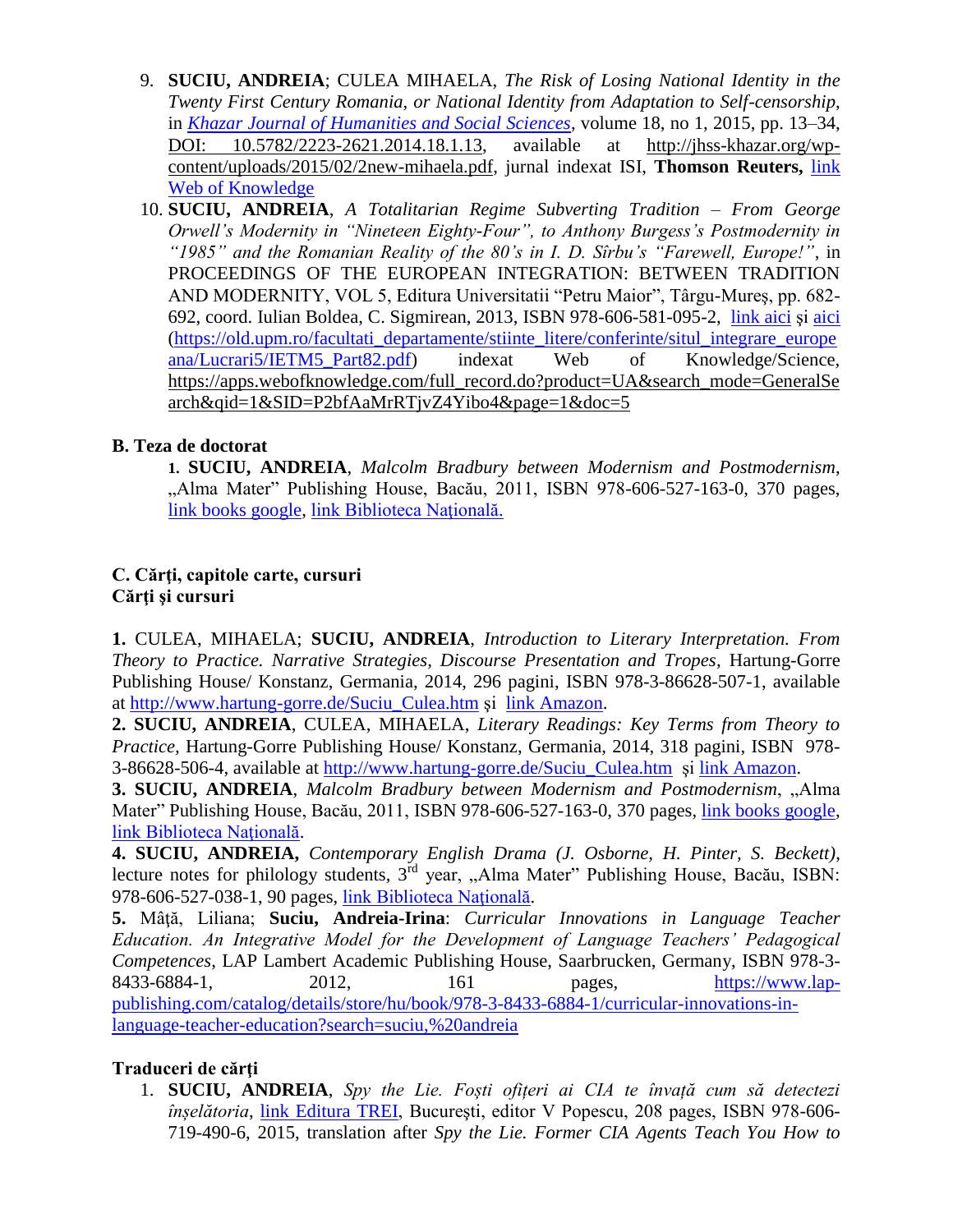*Detect Deception*, by P. Houston, M. Floyd, S. Carnicero, D. Tennant, [link Biblioteca](https://aleph.bibnat.ro/F/J72F3HIJXIETUKG7JGDLRFB9V6KGFGRQ127L7KXS8ITQR5QHGF-62306?func=full-set-set&set_number=006338&set_entry=000007&format=999)  Natională.

- 2. **SUCIU, ANDREIA**, *Află adevărul. Învaţă de la foști ofțeri CIA cum să convingi pe oricine să-ţi destăinuiască totul* (collection "Practical psychology"), [link Editura TREI,](https://www.edituratrei.ro/carte/susan-carnicero-afla-adevarul-invata-de-la-fosti-agenti-cia-cum-sa-convingi-pe-oricine-sa-ti-destainuiasca-totul/2936/) Bucureşti, editor Victor Popescu, 279 pages, ISBN 978-606-719-765-5, 2016, translation after *Get the Truth. Former CIA Agents Teach You How to Persuade Anyone to Tell All*, by Philip Houston, Michael Floyd, Susan Carnicero, Peter Romary, Don Tennant, [link](https://aleph.bibnat.ro/F/J72F3HIJXIETUKG7JGDLRFB9V6KGFGRQ127L7KXS8ITQR5QHGF-63100?func=full-set-set&set_number=006369&set_entry=000006&format=999)  [Biblioteca Naţională.](https://aleph.bibnat.ro/F/J72F3HIJXIETUKG7JGDLRFB9V6KGFGRQ127L7KXS8ITQR5QHGF-63100?func=full-set-set&set_number=006369&set_entry=000006&format=999)
- 3. **SUCIU, ANDREIA**, *Ciudata mea căutare pe urmele lui Mensonge*, (traducere după *My Strange Quest for Mensonge* de Malcolm Bradbury), Editura "Univers", 2014, ISBN 978-606-8631-07-3, 115 pagini (+ IX pagini), disponibil la [http://www.edituraunivers.ro/home/247-ciudata-mea-c%C4%83utare-pe-urmele-lui](http://www.edituraunivers.ro/home/247-ciudata-mea-c%C4%83utare-pe-urmele-lui-mensonge-9876068631073.html)[mensonge-9876068631073.html,](http://www.edituraunivers.ro/home/247-ciudata-mea-c%C4%83utare-pe-urmele-lui-mensonge-9876068631073.html) [link Biblioteca Naţională.](https://aleph.bibnat.ro/F/UAH8FLLC6GJNAVJ6FJ2DM8RE197C2DE3X82MXF6NGQAFRB5LFC-08133?func=full-set-set&set_number=038722&set_entry=000009&format=999)
- 4. **SUCIU, ANDREIA**, *Fractionated Thermal Decomposition of the Residual Ammonium Sulphate into Ammonia, Sulphate Dioxide and Oxygen. Kinetics and Reaction Mechanisms*, author Valeriu Jumanca, (*Descompunerea termică fracţionată a sulfatului de amoniu rezidual în amoniac, dioxid de sulf şi oxigen. Cinetică şi mecanisme de reactie*), Editura STEF, Iasi, ISBN 978-606-575-323-5, 2013, 128 pages, WorldCat see [link.](https://www.worldcat.org/title/fraktionerte-thermische-zersetzung-von-ruckstandigem-ammoniumsulfat-in-ammoniak-schwefeldioxid-und-sauerstoff-kinetik-und-reaktionsmechanismen/oclc/882534756&referer=brief_results)
- 5. **SUCIU, ANDREIA**, *[Tăieturi,](https://orizontprincarte.wordpress.com/tag/promotii-univers/)* translation after *Cuts* by Malcolm Bradbury, ["Univers"](https://edituraunivers.ro/produs/taieturi/)  [Publishing House,](https://edituraunivers.ro/produs/taieturi/) "Globus" Collection, Bucureşti, ISBN 978-99931-13-50-8, 2012, 144 pages.

### **D. Articole/studii in extenso, publicate în reviste din fluxul științific internațional principal**

**1. Suciu, Andreia**; Mihaela Culea, *Adam Thirlwell's 'Kapow!' – the Montage Book*, in *Folia Linguistica et Litteraria*, Crne Gore University, Niksic, Montenegro, no. 28/2019, pp. 27–44, 10.31902/fll.28.2019.2 UDK 821.111.09-32, [http://www.folia.ac.me/arhiva28.html,](http://www.folia.ac.me/arhiva28.html) indexat SCOPUS (*[see link](https://www.scopus.com/authid/detail.uri?authorId=37063827000)*), jurnal indexat Web of Knowledge [\(see link\)](https://mjl.clarivate.com/search-results)

**2. Suciu, Andreia**; Culea Mihaela, *The Risk of Losing National Identity in the Twenty First Century Romania, or National Identity from Adaptation to Self-censorship*, in *[Khazar Journal of](https://mjl.clarivate.com/search-results)  [Humanities and Social Sciences](https://mjl.clarivate.com/search-results)*, volume 18, no 1, 2015, pp. 13–34, [DOI: 10.5782/2223-](http://jhss-khazar.org/wp-content/uploads/2015/02/2new-mihaela.pdf#_blank) [2621.2014.18.1.13,](http://jhss-khazar.org/wp-content/uploads/2015/02/2new-mihaela.pdf#_blank) available at [http://jhss-khazar.org/wp-content/uploads/2015/02/2new](http://jhss-khazar.org/wp-content/uploads/2015/02/2new-mihaela.pdf)[mihaela.pdf,](http://jhss-khazar.org/wp-content/uploads/2015/02/2new-mihaela.pdf) indexat [link Web of Knowledge,](https://apps.webofknowledge.com/full_record.do?product=WOS&search_mode=GeneralSearch&qid=1&SID=D5hqnles8q2xtswp58j&page=1&doc=2) indexed in [Index Copernicus.](https://journals.indexcopernicus.com/search/journal/issue?issueId=all&journalId=33879)

**3.** Culea, Mihaela; **Suciu, Andreia**, *Romanian Travellers to England in the Nineteenth Century. National Specificity in Ion Codru-Drăgușanu's Travel Accounts*, în *Khazar Journal of Humanities and Social Sciences*, Khazar University Press, Baku, Azerbaijan, ISSN 2223-2613 (print), ISSN 2223-2621 (online), 1/2017, 20 pp., indexed by Web of Science (Core **Collection**), [link Web of Knowledge,](https://apps.webofknowledge.com/full_record.do?product=WOS&search_mode=GeneralSearch&qid=1&SID=D5hqnles8q2xtswp58j&page=1&doc=1) indexed in [Index Copernicus.](https://journals.indexcopernicus.com/search/journal/issue?issueId=all&journalId=33879)

**4. Suciu, Andreia**, *Voices and Voicing in Maxine Hong Kingston's 'The Woman Warrior'*, Americana Journal, Hungary, volume X, no 1, 2014, available at on line [http://americanaejournal.hu/vol10no1/suciu,](http://americanaejournal.hu/vol10no1/suciu) indexată [EBSCO.](https://www.ebscohost.com/titleLists/a9h-journals.htm)

**5**. **Suciu Andreia**-**Irina**, *The Discourse of the Paratext in Malcolm Bradbury's 'My Strange for Mensonge: Structuralism's Hidden Hero'*, in *Interstudia. Discursive forms. New Perspectives – Language, Literature, Communication*, vol.1, no 19, 2016, pp. 78–88, ISSN 2065-3204, indexed in [Index Copernicus,](https://journals.indexcopernicus.com/search/details?id=7970) [CEEOL,](https://www.ceeol.com/search/journal-detail?id=1138) Ebsco [\(https://www.ebscohost.com/titleLists/a9h-journals.htm\)](https://www.ebscohost.com/titleLists/a9h-journals.htm).

**15**. **Suciu Andreia,** *Representations of Space in Ali Smith's 'Hotel World'*, in *Interstudia. Image, imaginary, representation*, vol.1, no 18, pp. 97–105, 2015, ISSN 2065-3204, indexed in [EBSCO,](https://www.ebscohost.com/titleLists/a9h-journals.htm) [Index Copernicus,](https://journals.indexcopernicus.com/search/details?id=7970) [CEEOL,](https://www.ceeol.com/search/journal-detail?id=1138) [Fabula.](https://www.fabula.org/actualites/interstudia-no18-2015image-imaginary-representation_71092.php)

**16**. Culea, Mihaela; **Suciu, Andreia-Irina,** *British Cultural (Re)Branding. The 'Cool Britannia'*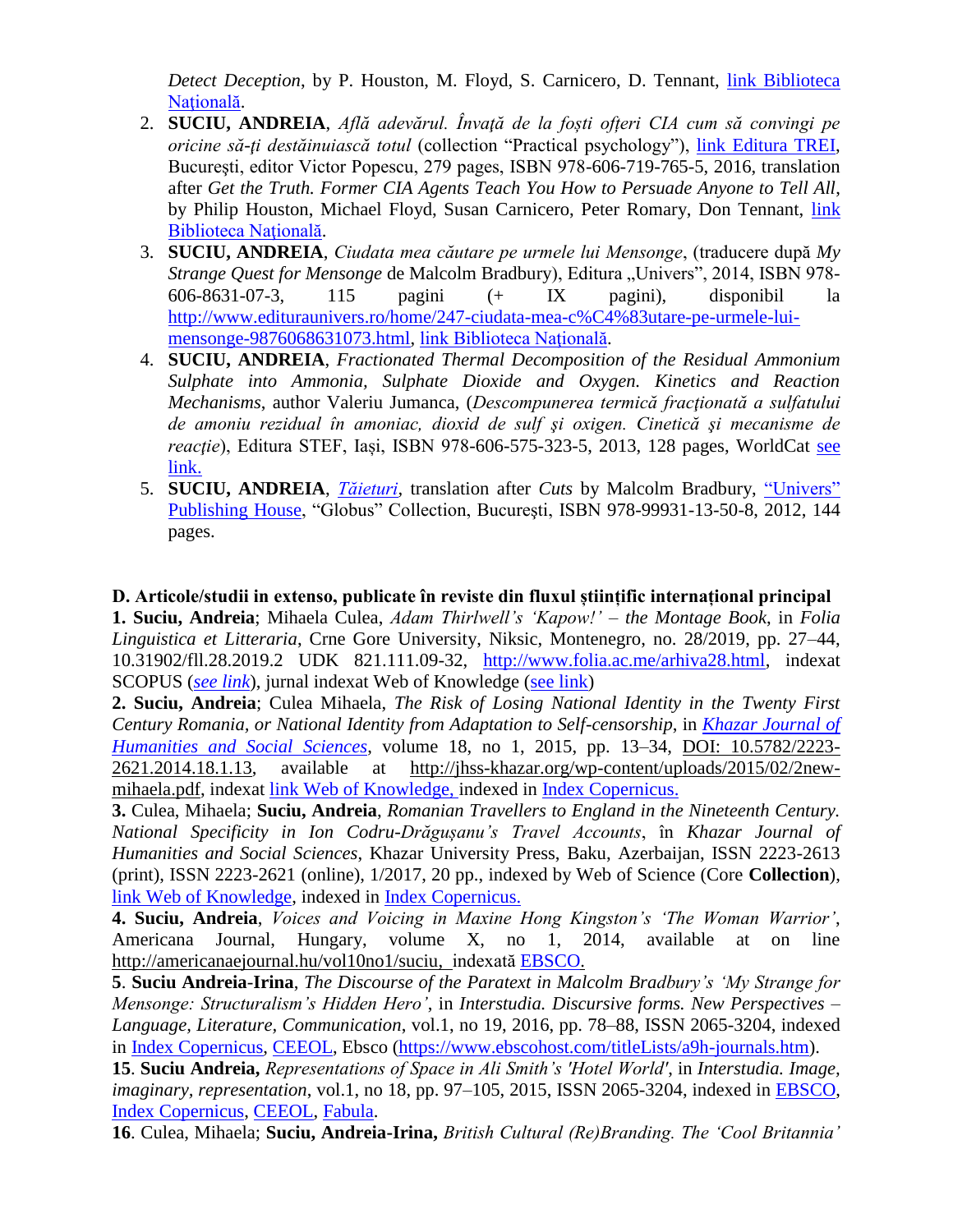*Project or Great Britain between the Old and the New*, in *Cultural Perspectives - Journal for Literary and British Cultural Studies in Romania,* 24/2019, pp. 67–80, indexed in [CEEOL,](https://www.ceeol.com/search/journal-detail?id=628) [INDEX COPERNICUS,](https://journals.indexcopernicus.com/search/details?id=22996) [EBSCO.](https://www.ebscohost.com/titleLists/a9h-journals.htm)

**17.** Culea, Mihaela; **Suciu, Andreia-Irina**, *Replicating the Quintessential Features of English National Identity in Julian Barnes' "England, England"*, in *Interstudia. Formes discursives. Interactions, narrations, représentations*, 24/2018, pp. 163–173, indexed in [CEEOL,](https://www.ceeol.com/search/journal-detail?id=1138) [Index](https://journals.indexcopernicus.com/search/form)  [Copernicus,](https://journals.indexcopernicus.com/search/form) EBSCO [\(https://www.ebscohost.com/titleLists/a9h-journals.htm\)](https://www.ebscohost.com/titleLists/a9h-journals.htm)

**18. Suciu, Andreia-Irina**; Culea, Mihaela, *Reinventing and Replicating National Identity. The Jigsaw Puzzle of Englishness in Julian Barnes' "England, England"*, in *Cultural Perspectives - Journal for Literary and British Cultural Studies in Romania*, no: 23, 2018, pp. 127-158, indexed in [CEEOL,](https://www.ceeol.com/search/journal-detail?id=628) [INDEX COPERNICUS,](https://journals.indexcopernicus.com/search/details?id=22996) [EBSCO.](https://www.ebscohost.com/titleLists/a9h-journals.htm)

**19.** Culea, Mihaela; **Suciu, Andreia-Irina**, *Re-Enacting Being Authentic. Englishness and Its Simulacra*, in *Interstudia. Being and Acting*, nr. 23, 2018, Editura "Alma Mater", Bacău, ISSN: 2065-3204, pp. 185–196, indexed in [CEEOL,](https://www.ceeol.com/search/journal-detail?id=1138) [Index Copernicus,](https://journals.indexcopernicus.com/search/form) [Fabula,](https://www.fabula.org/actualites/interstudia-no-23-2018_86740.php) EBSCO [\(https://www.ebscohost.com/titleLists/a9h-journals.htm.](https://www.ebscohost.com/titleLists/a9h-journals.htm)

**20.** Culea, Mihaela; **Suciu, Andreia-Irina**, *Between Grand Dreams and Big Failure. The Anti-Hero in English Literature and Culture*, in *Interstudia. Discursive Forms. Dream and Reality*, Editura "Alma Mater", Bacău, ISSN: 2065-3204, 2017, vol. 1, no. 21, pp. 50-60, indexed in Fabula, [Index Copernicus,](https://journals.indexcopernicus.com/search/form) [CEEOL,](https://www.ceeol.com/search/journal-detail?id=1138) EBSCO [\(https://www.ebscohost.com/titleLists/a9h](https://www.ebscohost.com/titleLists/a9h-journals.htm)[journals.htm\)](https://www.ebscohost.com/titleLists/a9h-journals.htm)

**21. Suciu, Andreia**-**Irina**; Culea, Mihaela, *Debunking Heroism in Contemporary Culture: Culturally Iconic (Anti)Heroes*, in *Cultural Perspectives - Journal for Literary and British Cultural Studies in Romania*, no: 22, 2017 , pp. 149- 170, indexed in [CEEOL,](https://www.ceeol.com/search/journal-detail?id=628) [INDEX](https://journals.indexcopernicus.com/search/details?id=22996)  [COPERNICUS,](https://journals.indexcopernicus.com/search/details?id=22996) [EBSCO,](https://www.ebscohost.com/titleLists/a9h-journals.htm) [Fabula.](https://www.fabula.org/actualites/cultural-perspectives-journal-for-literary-and-british-cultural-studies-in-romaniacp-issue-22-2017_82822.php)

**22.** Mâţă, Liliana; **Suciu, Andreia**, *Curricular innovations in the domain of Language didactics as an act of social responsibility*, in *Economy, Transdisciplinarity, Cognition*, CNCSIS B+ indexed and BDI indexed in [Index Copernicus,](https://journals.indexcopernicus.com/search/details?id=11062) EBSCO [\(https://www.ebscohost.com/titleLists/bth-journals.pdf\)](https://www.ebscohost.com/titleLists/bth-journals.pdf), volume XIV, issue 1/ 2011, pp. 64–72, available as pdf at<http://www.ugb.ro/etc/etc2011no1/CSR-8-full.pdf>

**23.** Mâţă, Liliana; **Suciu, Andreia**, *An operational model of pedagogical competences at the disciplines from the curricular area Language and communication*, in JESP – *Journal of Educational Sciences and Psychology*, CNCSIS indexed B+, vol I (LXIII), no 1/ 2011, pp. 116– 123, ISSN 2247-6377, Petroleum-Gas University of Ploiesti Publishing House, editors Cristina Vasile and Gabriel Albu, BDI indexed in [Index Copernicus,](https://journals.indexcopernicus.com/search/details?id=45051) EBSCO [\(https://www.ebscohost.com/titleLists/a9h-journals.htm\)](https://www.ebscohost.com/titleLists/a9h-journals.htm).

**24. Suciu, Andreia**; Mâţă, Liliana, *Conceptual delimitations regarding pedagogical competenc(i)e(s)*, în *Educația Plus*, Universitatea "Aurel Vlaicu" din Arad, Facultatea de Ştiințe ale Educației, Psihologie și Asistență Socială, revistă CNCSIS, B+, și indexată Ulrich's, Index Copernicus, EBSCO [\(https://www.ebscohost.com/titleLists/ehh-coverage.htm\)](https://www.ebscohost.com/titleLists/ehh-coverage.htm), An VI, nr. 2 (12)/ 2010, ISSN 1842-007X, pp. 189–200.

**25. Suciu, Andreia**; Mâţă, Liliana, *Pedagogical competences – the key to efficient education*, in IOJES, *International Online Journal of Educational Sciences*, Turcia, indexed in [EBSCO](https://www.ebscohost.com/titleLists/ehh-coverage.htm) (**ebscohost.com/titleLists/ehh-coverage.htm)**, volume 3, issue 2, 2011, pp. 411–423, ISSN 1309-2707, available as pdf at [http://www.iojes.net//userfiles/Article/IOJES\\_402.pdf.](http://www.iojes.net/userfiles/Article/IOJES_402.pdf)

**26.** Culea, Mihaela; **Suciu, Andreia-Irina,** *Understanding Shakespeare's Language and Thought Through the Use of Similes and Metaphors* în *Journal of Science and Innovative Technologies,* E-ISSN 2616-4418, ISSN 2521-1447, 2019, nr. 8, pp. 8–25, indexat în [DOAJ,](https://doaj.org/toc/2616-4418?source=%7B%22query%22%3A%7B%22filtered%22%3A%7B%22filter%22%3A%7B%22bool%22%3A%7B%22must%22%3A%5B%7B%22terms%22%3A%7B%22index.issn.exact%22%3A%5B%222521-1447%22%2C%222616-4418%22%5D%7D%7D%2C%7B%22term%22%3A%7B%22_type%22%3A%22article%22%7D%7D%5D%7D%7D%2C%22query%22%3A%7B%22match_all%22%3A%7B%7D%7D%7D%7D%2C%22size%22%3A100%2C%22_source%22%3A%7B%7D%7D) [Cosmos Impact Factor,](http://cosmosimpactfactor.com/page/journals_details/3773.html) WorldCat - [see link,](https://www.worldcat.org/title/understandng-shakespeares-language-and-thought-through-the-use-of-similes-and-metaphors/oclc/8598299400&referer=brief_results) [http://www.ejsr.org/Az\\_index.aspx](http://www.ejsr.org/Az_index.aspx)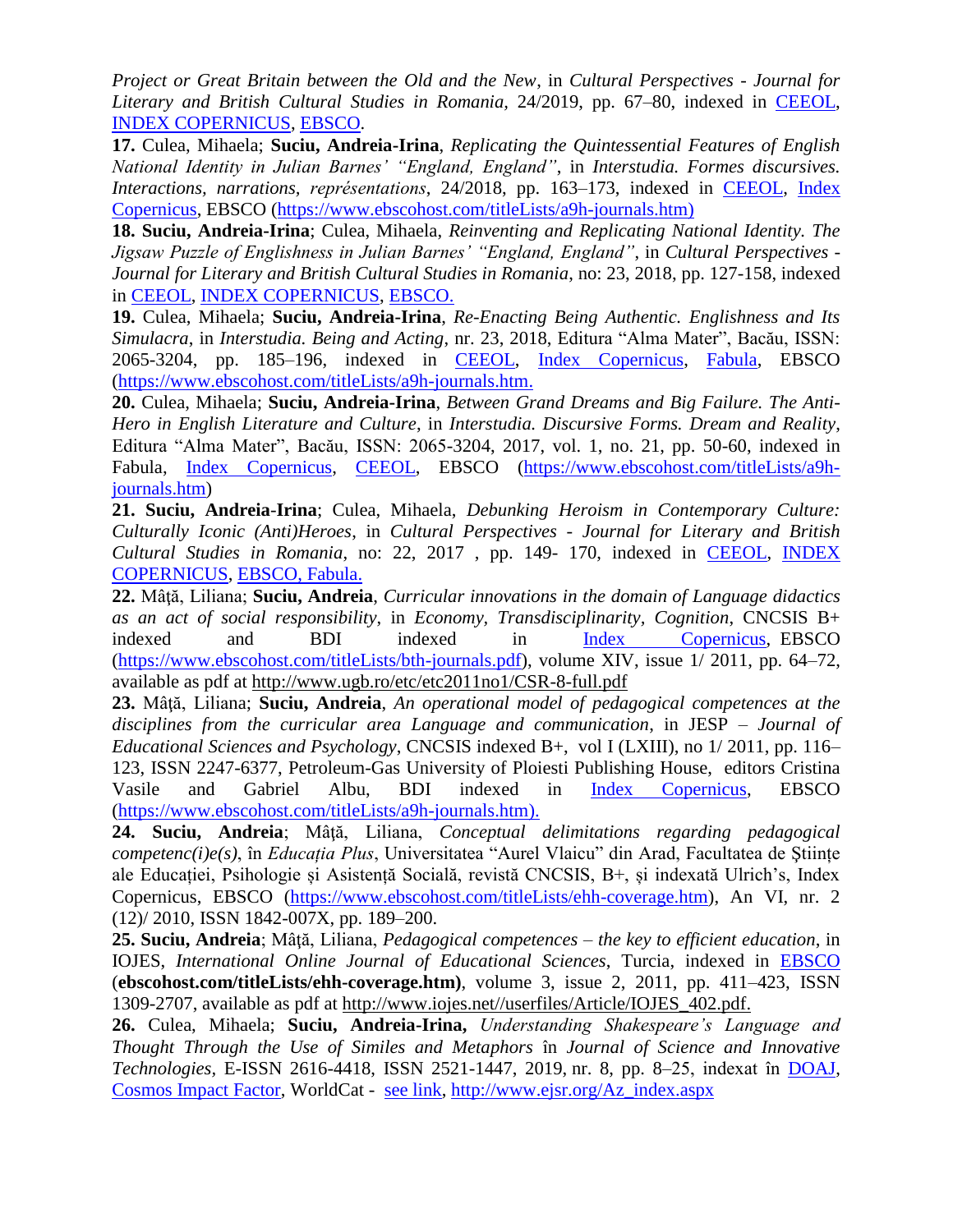**27. Suciu, Andreia-Irina**; Culea, Mihaela, *Dystopia through (forms of) Language in George Orwell's "Nineteen EightyFour"*, in *Studii şi cercetări ştiinţifice*, nr. 39, 2018, pp 61–76, indexata, [Index Copernicus,](https://journals.indexcopernicus.com/search/details?id=42379) [CEEOL,](https://www.ceeol.com/search/journal-detail?id=1535) [Scipio,](http://www.scipio.ro/web/studii-si-cercetari-stiintifice.-seria-filologie) Linguist list, Fabula.

**28. Suciu, Andreia**, *Margins and Mergings in Maxine Hong Kingston 'The Woman Warrior'*, in *Interstudia*, no 13/ 2013, pp. 101–108, ISSN 2065–3204, indexată [CEEOL,](https://www.ceeol.com/search/journal-detail?id=1138) [Fabula,](https://www.fabula.org/actualites/interstudia-n-13-2013_59074.php) [Scipio](http://www.scipio.ro/web/interstudia/home)

**29. Suciu, Andreia**, *Kazuo Ishiguro's 'The Remains of the Day': a Cultural Change from Tradition to Postmodernism*, in *Cultural Perspectives - Journal for Literary and British Cultural Studies in Romania*, 17/2012, ISSN 1224-239X, pp. 132–148, indexată în [Scipio,](http://www.scipio.ro/web/cultural-perspectives.-journal-for-literary-and-british-cultural-studies-in-romania) [CEEOL,](https://www.ceeol.com/search/journal-detail?id=628) BHI.

**30**. **Suciu, Andreia**, *Manifestations of the Self in Charlotte Brontë's Novels*, in *Interstudia*, no 11 (1)/2012, paper presented at the International Conference *Cultural Spaces. Identity within/*  beyond Borders, Bacău, 6<sup>th</sup> –7<sup>th</sup> May 2011, "Alma Mater" Publishing House, pp. 174–188, ISSN 2065 – 3204, indexată în [Fabula,](https://www.fabula.org/actualites/interstudia-n-11-2012vol-1-2-cultural-spaces-identity-within-beyond-borders_59084.php) [Scipio,](http://www.scipio.ro/web/interstudia/home) [CEEOL.](https://www.ceeol.com/search/journal-detail?id=1138)

**31**. **Suciu, Andreia**, *Malcolm Bradbury between Critic and Novelist*, in Communication Interculturelle et Litterature, B indexed by CNCSIS, no 2(14)/ 2011, "Europlus" Publishing House, pp. 99–111, ISSN: 1844-6965 [https://revistacil.files.wordpress.com/2016/02/cil-nr-2-14-](https://revistacil.files.wordpress.com/2016/02/cil-nr-2-14-2011.pdf) [2011.pdf,](https://revistacil.files.wordpress.com/2016/02/cil-nr-2-14-2011.pdf) indexare: [https://revistacil.wordpress.com/category/indexari/,](https://revistacil.wordpress.com/category/indexari/)

[indexată CEEOL,](https://www.ceeol.com/search/journal-detail?id=1648) [Index Copernicus,](https://journals.indexcopernicus.com/search/details?jmlId=2662&org=Communication%20Interculturelle%20et%20Litterature,p2662,3.html) [MIAR](http://miar.ub.edu/issn/1844-6965)

**32**. **Suciu, Andreia**, *The Reality of Art(S) or the Art(S) of Reality in Ian McEwan's "Amsterdam"* in *Cultural Perspectives - Journal for Literary and British Cultural Studies in Romania*, no 16/ 2011, pp. 100–114, ISSN 1224-239x, indexată în [Scipio,](http://www.scipio.ro/web/cultural-perspectives.-journal-for-literary-and-british-cultural-studies-in-romania) [CEEOL,](https://www.ceeol.com/search/journal-detail?id=628) BHI.

**33. Suciu, Andreia**, *The Contemporary Self's Adaptation to Cultural Diversity or Malcolm Bradbury's Hero-Travellers*, in *Interstudia*. *Cultural Diversity through Language and Communication*, CNCSIS B+ indexed, IDB indexed in [Fabula,](https://www.fabula.org/actualites/interstudia-ndeg9-cultural-diversity-through-language-and-communication_46544.php) [CEEOL,](https://www.ceeol.com/search/journal-detail?id=1138) [Scipio,](http://www.scipio.ro/web/interstudia/home) Index Copernicus, volume 9, issue 1, pp. 73–83, 2011, ISSN 2065-3204.

**34**. **Suciu, Andreia**, *Jimmy Porter between Active Rhetoric and Inactive Life*, în *Interstudia. Cultural Spaces and Identities in (Inter)Action*, nr. 6/ 2010, pp. 170–180, Editura "Alma Mater, Bacău, ISSN 2065-3204, indexată în [CEEOL,](https://www.ceeol.com/search/journal-detail?id=1138) [Fabula,](https://www.fabula.org/actualites/interstudia-ndeg6-espaces-culturels-et-identites-en-interaction-cultural-spaces-and-identities-in-_40832.php) [Scipio.](http://www.scipio.ro/web/interstudia/home)

**35**. **Suciu, Andreia**, *The Sense of History in Malcolm Bradbury's Work,* in *Economy, Transdisciplinarity, Cognition*, Universitatea "George Bacovia", Bacău, editor in chief Liviu Drugus, executive editor Lorenzo Magnani, volum scos cu ocazia celei de-a 10-a conferinte internaţionale ISINI *Politics–Economics–Ethics Continuum for a Free, Stable and Moral Society*, vol. XII, issue 2/ 2009, pp. 152–160, George Bacovia University Printing House, ISSN 1454-5675, indexat în [Index Copernicus,](https://journals.indexcopernicus.com/search/details?id=11062) [ProQuest,](https://search.proquest.com/docview/757935757/17DA24A6B6124B03PQ/3?accountid=136808) [Cite Factor,](https://www.citefactor.org/journal/index/1653/economy-transdisciplinarity-cognition#.Xw8BDigzaUm) [Scipio.](http://www.scipio.ro/web/economy-transdisciplinarity-cognition)

**36**. **Suciu, Andreia**, *The Postmodern Cultural Context – from History to Economy*, in *Economy, Transdisciplinarity, Cognition*, Universitatea "George Bacovia", Bacău, vol. XII, nr. 1/ 2009, editor in chief Liviu Druguş, pp. 284–293, "George Bacovia" University Printing House, ISSN 1454-5675, indexat în [Index Copernicus,](https://journals.indexcopernicus.com/search/details?id=11062) [ProQuest,](https://search.proquest.com/docview/757935757/17DA24A6B6124B03PQ/3?accountid=136808) [Cite Factor,](https://www.citefactor.org/journal/index/1653/economy-transdisciplinarity-cognition#.Xw8BDigzaUm) [Scipio.](http://www.scipio.ro/web/economy-transdisciplinarity-cognition)

**37**. **Suciu, Andreia**, *Technical (Dis)play in Malcolm Bradbury's Work,* în *Interstudia* (Le Discours *sub specie ludi*), 3–4 aprilie 2009, nr 5/ 2009, pp. 96–105, Universitatea din Bacău, ISSN 2065-3204, [Scipio,](http://www.scipio.ro/web/interstudia/home) [Fabula,](https://www.fabula.org/actualites/interstudia-ndeg-5-le-discours-sub-specie-ludi_39274.php) [CEEOL.](https://www.ceeol.com/search/journal-detail?id=1138)

**38**. **Suciu, Andreia**, *Malcolm Bradbury and New Postmodernism(s) @ the Turn of the Millennium – Between the Realistic Mode and Experiment* în *Interstudia* (Language, Discourse, Society), nr 3/ 2009, pp. 330–339, Universitatea din Bacău, ISSN 2065-3204, indexată în [Fabula,](https://www.fabula.org/actualites/interstudia-ndeg-5-le-discours-sub-specie-ludi_39274.php) [CEEOL,](https://www.ceeol.com/search/journal-detail?id=1138) [Scipio.](http://www.scipio.ro/web/interstudia/home)

**39**. **Suciu, Andreia**, *Harold Pinter – The Identity of Drama*, în *Interstudia,* Revista Centrului Interdisciplinar de Studiu al Formelor Discursive Contemporane, Universitatea din Bacău, editor şef Adriana-Gertruda Romedea, 2/2008 (*Otherness and Identity. Journeys Back to the Self (Writing and Discursive Practices*), Editura Alma Mater, Bacău, pp. 133–138, ISSN 2065-3204, indexată [Fabula,](https://www.fabula.org/actualites/interstudia-ndeg-5-le-discours-sub-specie-ludi_39274.php) [CEEOL,](https://www.ceeol.com/search/journal-detail?id=1138) [Scipio.](http://www.scipio.ro/web/interstudia/home)

**40**. **Suciu, Andreia**, *Absurd Identities or the Identity of the Absurd in Samuel Beckett's 'Waiting*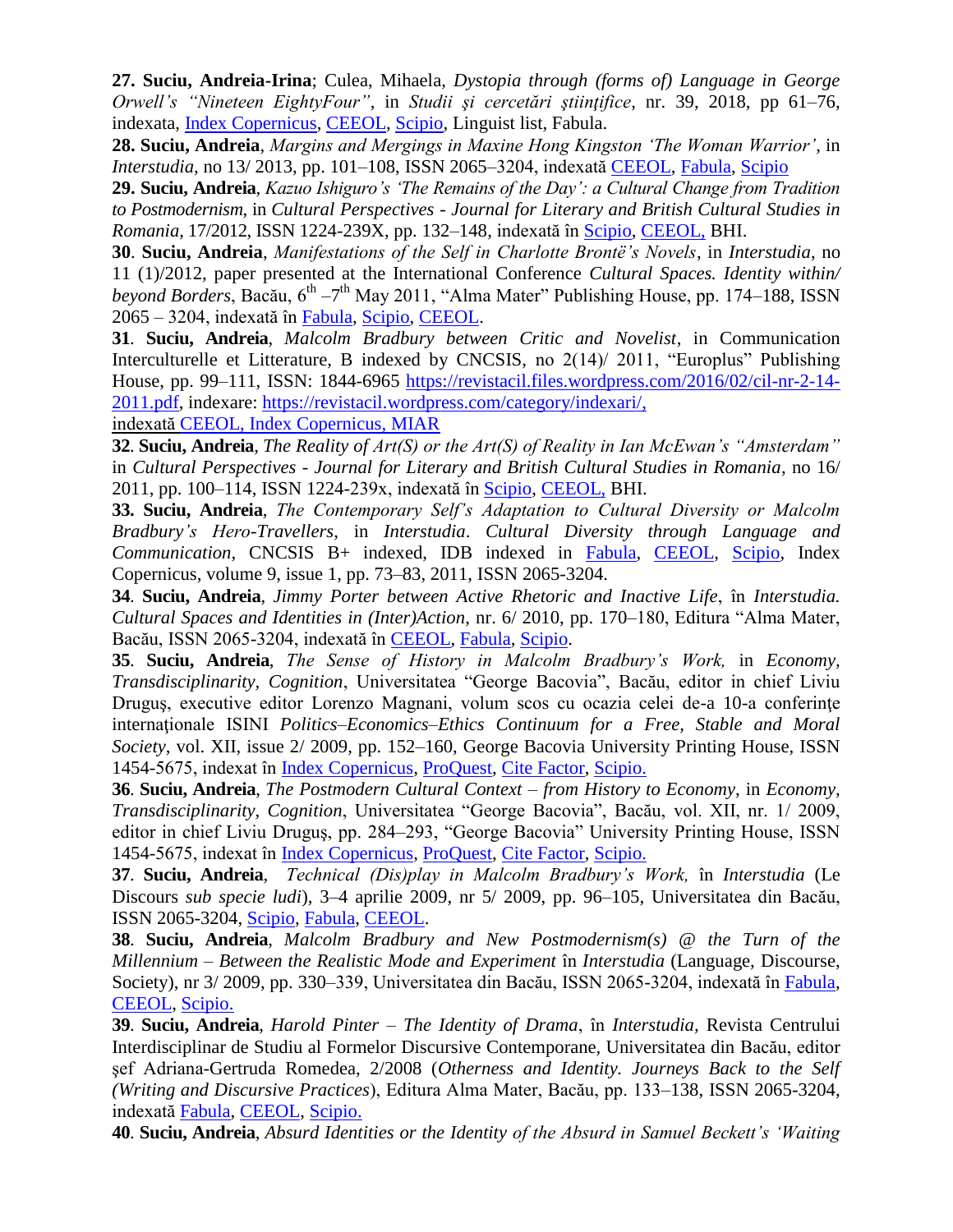*for Godot'*, în *Cultural Perspectives*, editors Doina Cmeciu, Ştefan Avădanei nr. 12/2007, pp. 115–139, ISSN 1224-239X, indexată [Scipio,](http://www.scipio.ro/web/cultural-perspectives.-journal-for-literary-and-british-cultural-studies-in-romania) [CEEOL,](https://www.ceeol.com/search/journal-detail?id=628) BHI.

**41**. **Suciu, Andreia**, *The 'Blooming' Jew in James Joyce's 'Ulysses'* în *Cultural Perspectives*, editors Doina Cmeciu, Ştefan Avădanei nr. 11/2006, pp. 131–149, ISSN 1224-239X, indexată [Scipio,](http://www.scipio.ro/web/cultural-perspectives.-journal-for-literary-and-british-cultural-studies-in-romania) [CEEOL,](https://www.ceeol.com/search/journal-detail?id=628) BHI.

**42**. **Suciu, Andreia**, *The City as Metaphor in Malcolm Bradbury's Work* (în *Cultural Perspectives*, editors Doina Cmeciu, Ştefan Avădanei nr. 10/2005, pp. 230–245, ISSN 1224- 239X), indexata [Scipio,](http://www.scipio.ro/web/cultural-perspectives.-journal-for-literary-and-british-cultural-studies-in-romania) [CEEOL,](https://www.ceeol.com/search/journal-detail?id=628) BHI.

**43**. **Suciu, Andreia**; Lupu, Mihaela, *Exploration of the gaps in policies and practices of reforming initial teacher education for the curricular area of language and communication*, Universitatea de Arte "George Enescu" din Iași, în LiBRI*– Linguistic and Literary Broad Research and Innovation*, Vol I, Nr 2/2010, ISSN: 2068-0627 , pp. 24–32, revistă indexată BDI - **[Index Copernicus,](https://journals.indexcopernicus.com/search/details?jmlId=9400&org=LiBRI%20Linguistic%20and%20Literary%20Broad%20Research%20and%20Innovation,p9400,3.html)** [Fabula,](https://www.fabula.org/actualites/libri-vol-1-ndeg2-2010_45636.php) [Cite Factor.](https://www.citefactor.org/journal/index/5860/libri-linguistic-and-literary-broad-research-and-innovation#.Xw2sJigzaUl)

### **E. Publicații apărute în volume ale principalelor conferințe internaționale de specialitate**

**1. Suciu, Andreia**, *A Totalitarian Regime Subverting Tradition – From George Orwell's Modernity in "Nineteen Eighty-Four", to Anthony Burgess's Postmodernity in "1985" and the Romanian Reality of the 80's in I. D. Sîrbu's "Farewell, Europe!"*, in *Contemporary Perspectives on European Integration between Tradition and Modernity*, Editura Universitatii "Petru Maior", Târgu-Mureș, pp. 681-691, [vezi link](https://old.upm.ro/facultati_departamente/stiinte_litere/conferinte/situl_integrare_europeana/engllist5.html) și [aici](https://old.upm.ro/facultati_departamente/stiinte_litere/conferinte/situl_integrare_europeana/Lucrari5/IETM5_Part82.pdf) coord. Iulian Boldea, Cornel Sigmirean, 2013, ISBN 978-606-581-095-2, **proceedings în indexat ISI, Thomson Reuters,**  [link Web of Knowledge](https://apps.webofknowledge.com/full_record.do?product=WOS&search_mode=GeneralSearch&qid=1&SID=D5hqnles8q2xtswp58j&page=1&doc=8)**.**

2. Culea, Mihaela, **Suciu, Andreia**, *Public Networking: From Coffee Houses to Universities*, Mihalea Culea, Andreia Suciu, în *Transmodernity. Managing Global Communication*, Proceedings of the  $2<sup>nd</sup>$  ROASS Conference, pp. 389–404, 2009, ISSN 1842-6409, Link [Biblioteca Rep. Moldova.](http://cc.sibimol.bnrm.md/opac/bibliographic_view/514865;jsessionid=E572F38AA65E44EEB1B033039A250479)

**3. Suciu, Andreia**; Mâţă, Liliana, *Romanian language pre-service teacher's training for the didactic career*, in *Procedia – Social and Behavioural Sciences*, issue 128, 2014, pp. 498–503, paper delivered at the Teachers for Knowledge Society –  $2<sup>nd</sup>$  TKS Conference, Ploiești, , 2013, Science Direct/Elsevier, [http://www.sciencedirect.com/science/article/pii/S1877042814022861,](http://www.sciencedirect.com/science/article/pii/S1877042814022861) [link Web of Knowledge.](https://apps.webofknowledge.com/full_record.do?product=WOS&search_mode=GeneralSearch&qid=1&SID=D5hqnles8q2xtswp58j&page=1&doc=4)

**4**. Mâţă, Liliana; **Suciu, Andreia**, *Exploring the Possibilities of Curriculum Innovation in Initial Language Teacher Education,* in *Procedia – Social and Behavioural Sciences,* 116/ 2014, pp. 3281–3285, ISSN 1877-0428, 2013, [Science Direct/Elsevier,](https://www.sciencedirect.com/science/article/pii/S1877042814007654)

[link Web of Knowledge.](https://apps.webofknowledge.com/full_record.do?product=WOS&search_mode=GeneralSearch&qid=1&SID=D5hqnles8q2xtswp58j&page=1&doc=3)

**5**. Mâţă, Liliana; **Suciu, Andreia**, *Solutions for an Innovative Preparing of Pre-service Language Teachers*, co-author with Liliana Mâtă, in Proceedings of the 10th International Conference "Efficiency and Reponsibility in Education, pp. 412–419, ISBN 978-80-213-2378-0, [link Web of Knowledge.](https://apps.webofknowledge.com/full_record.do?product=WOS&search_mode=GeneralSearch&qid=1&SID=D5hqnles8q2xtswp58j&page=1&doc=5)

**6**. **Suciu, Andreia**; Mâţă, Liliana; *Effects of curricular innovations in developing pedagogical competences of pre-service language teachers*, in Proceedings of ICERI 2013 Conference, Seville, Spain, 18–20 November 2013, pp. 4548–4556, ISBN 978-84-616-3847-5, available at [https://library.iated.org/publications/ICERI2013/start/650,](https://library.iated.org/publications/ICERI2013/start/650) proceedings link Web [of Knowledge.](https://apps.webofknowledge.com/full_record.do?product=WOS&search_mode=GeneralSearch&qid=1&SID=D5hqnles8q2xtswp58j&page=1&doc=6)

**7**. **Suciu, Andreia**; Mâţă, Liliana, Koumi, Konstantinos; Ioniddou-Koutselini, Mary, *Evaluation of In-service Teachers in Romania and Cyprus*, in Proceedings of ICERI 2013 Conference, Seville, Spain, 18–20 November 2013, pp. 4557– 4565, ISBN 978-84-616-3847-5, [https://library.iated.org/publications/ICERI2013/start/650,](https://library.iated.org/publications/ICERI2013/start/650) [link Web of Knowledge.](https://apps.webofknowledge.com/full_record.do?product=WOS&search_mode=GeneralSearch&qid=1&SID=D5hqnles8q2xtswp58j&page=1&doc=7)

**8**. Mâţă, Liliana; **Suciu, Andreia**, *The stages of curricular innovation process in Language*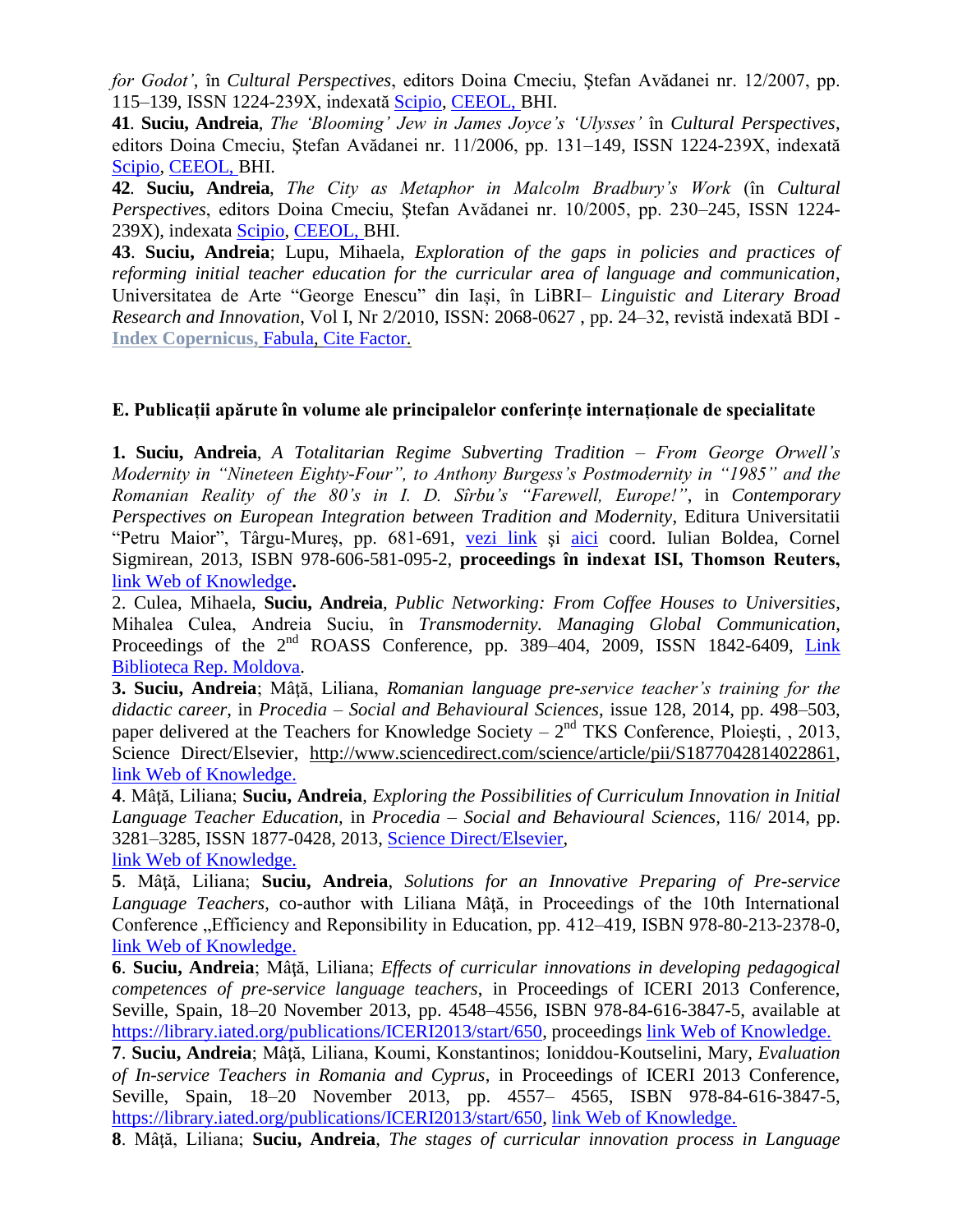*Didactics,* International Conference *Efficiency and Responsibility in Education*, in Proceedings of *International* Conference, ERiE, Czech University of Life Sciences Prague, Czech Republic, 9 th –10th June 2011, [link Web of Knowledge](https://apps.webofknowledge.com/full_record.do?product=WOS&search_mode=GeneralSearch&qid=1&SID=E5k6zphkrzGsp49HJmu&page=1&doc=9)**,** pp. 204–214, ISBN 978-80-213-2183-0.

**9**. Mâţă, Liliana; **Suciu, Andreia**, *Curricular innovative model focused on developing pedagogical competences of teachers of Language and communication*, in *Procedia Social and Behavioural Sciences*, vol. 12/ 2011, pp. 274–282, **Proceedings indexat ISI**, [link Web of](https://apps.webofknowledge.com/full_record.do?product=WOS&search_mode=GeneralSearch&qid=1&SID=E5k6zphkrzGsp49HJmu&page=1&doc=10)  [Knowledge,](https://apps.webofknowledge.com/full_record.do?product=WOS&search_mode=GeneralSearch&qid=1&SID=E5k6zphkrzGsp49HJmu&page=1&doc=10) edited by Z. Bekirogullari, Imprint Elsevier, ISSN 1877-0428, volume of ICEEPSY - International Conference on Education and Educational Psychology, Indexata [SCOPUS](https://www.scopus.com/authid/detail.uri?authorId=37063827000) 2-5 Dec. 2010, Kyrenia-Cyprus, available online at [https://www.sciencedirect.com/science/article/pii/S1877042811001261.](https://www.sciencedirect.com/science/article/pii/S1877042811001261)

**10**. Mâţă, Liliana; **Suciu, Andreia**, Lupu, Mihaela *Models for curricular innovation of European initial teacher training programme* (in Proceedings of ICERI, (International Conference of Education, Research and Education) 2010 Conference, **Proceedings indexat ISI**, 15-17<sup>th</sup> Nov 2010, Spania, ISBN 978-84-614-2439-9, pp. 3619–3626, link [Web of Knowledge.](https://apps.webofknowledge.com/full_record.do?product=WOS&search_mode=GeneralSearch&qid=1&SID=E5k6zphkrzGsp49HJmu&page=2&doc=11)

## **F. Alte lucrări și contribuții științifice sau, după caz, din domeniul creației artistice a) Articole în volume ale conferinţelor/ volume tematice şi jurnale neindexate**

**1**. **Suciu, Andreia**, *Autorul actor sau Malcolm Bradbury între creator şi creaţie* (în volumul omagial *In Honorem prof. dr. Ştefan Avădanei*, editori Codrin Liviu Cuţitaru, Iulia Blănuţă, Florin Irimia, Universitas XXI, Iaşi, 2006, ISBN (10) 973-7889-38-X, ISBN 10 p (13) 978-973- 7889-38-6, pp. 116–133), [Link BCU Iaşi.](http://193.231.13.10:8991/F/V12Y44Q4INL865B89RDYF8K2XTA1V9UMFQPKEALVHINTA3S26S-12318?func=full-set-set&set_number=011748&set_entry=000106&format=999)

**2. Suciu, Andreia-Irina**; Culea, Mihaela, *Oportunități de angajare pentru tinerii absolventi – factori ajutători şi restrictivi*" în vol. *Incluziunea socială în era digitală*, Editura "Casa cărţii de ştiinţă", Cluj-Napoca, editori Cristina Cîrtiţă-Buzoianu, Elena Nechita, pp. 141 – 160, ISBN: 978-2-8124-3489-1, 2016, [https://www.casacartii.ro/editura/carte/incluziunea-sociala-in-era](https://www.casacartii.ro/editura/carte/incluziunea-sociala-in-era-digitala/)[digitala/.](https://www.casacartii.ro/editura/carte/incluziunea-sociala-in-era-digitala/)

**3**. **Suciu, Andreia**, *Sinele şi dimensiunile spaţiale în romanele lui Charlotte Brontë* în *Studii şi cercetări ştiinţifice*, nr. 14/2004, ISSN 1224-841X, pp.103–116.

**4**. **Suciu, Andreia**, *'Pygmalion' or From the Gift of Speech to the Gift of Creation* în *Cultural Perspectives*, editors Ştefan Avădanei, Doina Cmeciu, nr. 9/2004, pp. 89–105, ISSN 1224-239X, Alma Mater Publishing House, Bacău**.**

**5**. **Suciu, Andreia**, *Textul între literatură şi comunicare nonverbală* în *Buletin Ştiinţific*, Universitatea "George Bacovia", Bacău, anul VIII, nr. 1/2005, ediție îngrijită de Liviu Druguș, pp. 407–419, ISSN 1454-5675), Editura Sedcom Libris, [link.](http://www.ugb.ro/Conferinte/UGB%202005.pdf)

**6**. **Suciu, Andreia**, *Schimbul cultural între continente în lucrările lui Malcolm Bradbury*, în *Studii şi cercetări ştiinţifice*, seria Filologie, nr. 16/ 2006, Universitatea din Bacău, pp. 218–227, ISSN 1224-841X.

**7. Suciu, Andreia**, *O semiologie comparată a gestualului sau ritualul curtării – studiu comparativ la oameni şi animale* (în ROSLIR, Revista Română de Semio-Logică (Pe Internet), seria "Semiotică și comunicare", issue 2/2006, pp. 79–92, [see link.](http://www.roslir.goldenideashome.com/archiv/2006_2/ROSLIR%202%202006.pdf)

**8. Suciu, Andreia**, *Tipuri de discurs. Apartenenţă şi delimitări* în *Studii şi cercetări ştiinţifice*, seria Filologie, nr. 18/2007, pp. 100–122, Universitatea din Bacău, ISSN 1224-841X, [see link.](http://studiisicercetari.ub.ro/archives/scs-no-182007/)

## **b) Traduceri**

- 1. **SUCIU, ANDREIA**, Translation of fragments from Malcolm Bradbury, *My Strange Quest for Mensonge* (under the title *Căutându-l pe Mensonge*), in *Ateneu*, Culture magazine, no 11–12 (471–472), year 45 (new series), November–December 2008.
- 2. **SUCIU, ANDREIA**, Translation of fragments from Malcolm Bradbury, *Cuts* (under the title *Motor !... Tăiați!...*), in *Ateneu*, culture magazine, no 2 (450), year 44 (new series),